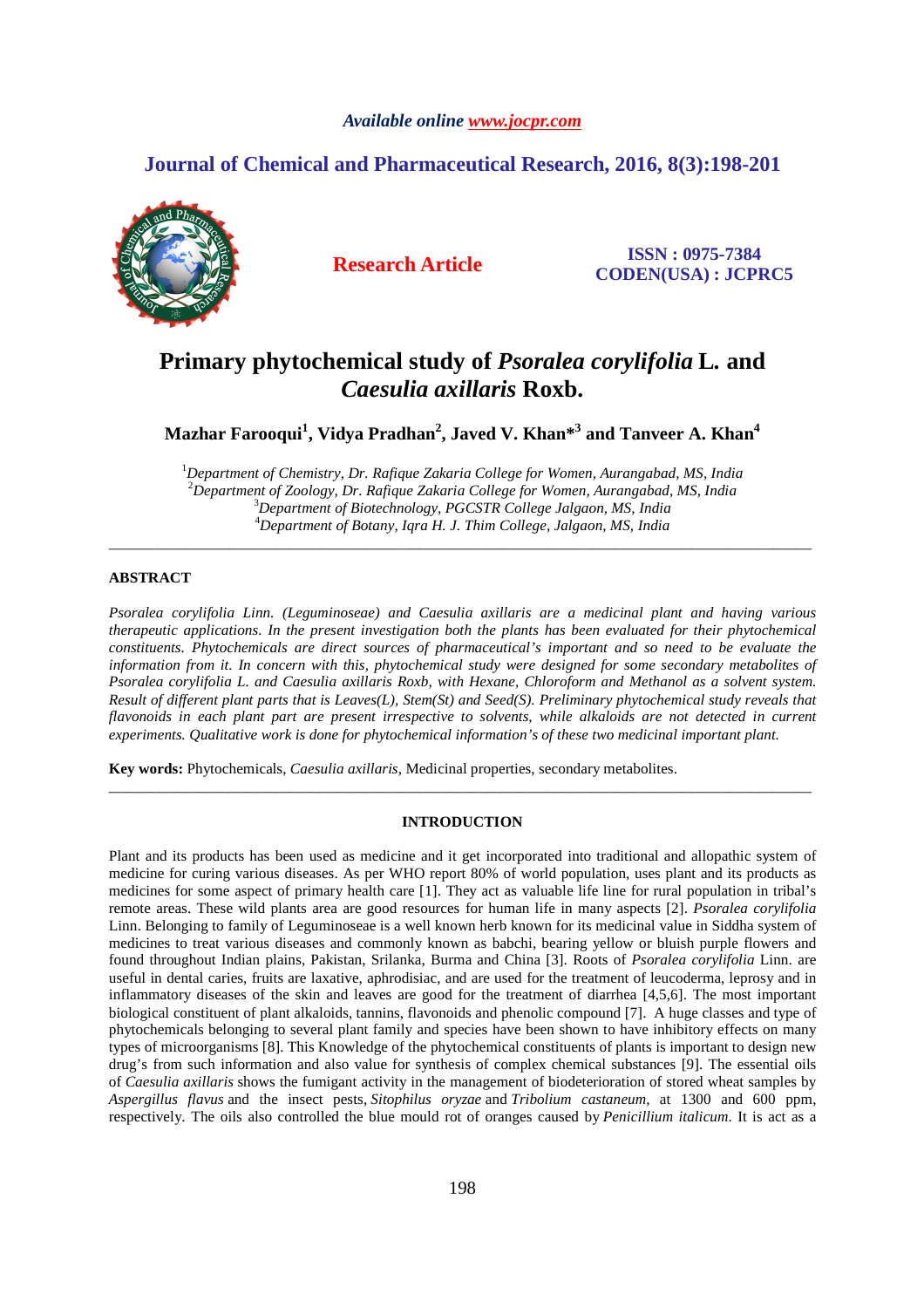postharvest fungicides of higher plant origin. There is no literature found on phytochemistry of *Caesulia axillaris*  [10].

\_\_\_\_\_\_\_\_\_\_\_\_\_\_\_\_\_\_\_\_\_\_\_\_\_\_\_\_\_\_\_\_\_\_\_\_\_\_\_\_\_\_\_\_\_\_\_\_\_\_\_\_\_\_\_\_\_\_\_\_\_\_\_\_\_\_\_\_\_\_\_\_\_\_\_\_\_\_

#### **EXPERIMENTAL SECTION**

#### **Plant Material**

Fresh plant materials that is Leaves, stem and Seed of *Psorolia corylifolia* L. and *Caesulia axillaris* Roxb, were collected from different regions Jalgaon city side area. Collected plant materials were taxonomically identified and authenticated by botanical expert. The plant materials were shade dried until all the water molecules evaporated and plants became well dried for grinding. Dry plant material separately grind to a fine powder and stored for further experiment with proper labels.

#### **Preparation of Extract**

Dried powder of Leaves (L), Stem (St) and Seed (S) powder for each experimental plant was exhaustively extracted successively in soxhlet apparatus using Hexane, Chloroform and Methanol respectively. The solvents were removed by distillation and the last traces of solvent being removed under reduced pressure. The extracts were weighed and their percentage value was recorded and thereafter, was stored in refrigerator for further experimental work [11, 12].

#### **Phytochemical analysis**

The extractions was tested for the presence of bioactive compounds by using following standard methods [13, 14].

 **Test for alkaloids**: Crude extract was mixed with 2ml of 1% HCl and heated gently. Mayer's And Wagner's reagents were then added to the mixture. Turbidity of the resulting precipitate was taken as evidence for the presence of alkaloids [15].

#### **Test for glycosides:**

Liebermann's test:Crude extract was mixed with each of 2ml of chloroform and 2ml of acetic acid. The mixture was cooled in ice. Carefully concentrated  $H_2SO_4$  was added. A colour change from violet to blue to green indicated the presence of steroidal nucleus, i.e., glycine portion of glycoside.

Salkowski's test: To the 2 ml chloroform and 0.5 ml extract, concentrated H<sub>2</sub>SO<sub>4</sub> was added from sides of the test tube to form lower layer, reddish–brown coloration at interface reveals the presence of steroids [14].

**Test for flavonoid:** When dilute sodium hydroxide was added to 0.2 ml of extract creates intense vellow colour, which on addition of HCl turns colourless suggests presence of flavonoids [16].

**Test for tannins:** Crude extract was mixed with 2ml of 2% solution of FeCl<sub>3</sub>. A blue-green or black coloration indicated the presence of tannins [14, 17].

 **Test for phenolic:** Formation of intense green, purple, blue or black colour with addition of 1% ferric chloride solution to the extract [18].

 **Test for steroids**: 200mg plant material was taken in 10 ml chloroform and then filtered. In 2ml filtrate, 2ml acetic anhydride and small amount of  $H_2SO_4$  was added, appearance of blue green ring indicates presence of steroids [19].

### **RESULTS AND DISCUSSION**

The phytochemical composition of three different solvent and six test of two studied plant is summarized in table. Present investigation indicate that the leaves of the three study plants contain alkaloids, glycoside, flavonoids, tannins, steroids and phenols. These phytochemicals are known to be of therapeutic importance since they have active medicinal importance in pharmaceuticals. Observations indicate that the flavonoid is more prominently present in *Psoralea corylifolia* L. in all three solvent system followed by steroids and glycoside for leaves, stem and seed powder. *Caesulia axillaris* Roxb shows flavonoid in all three plant part in each solvent but least in methanolic solvent, while glycosides is absent except hexane solvent for leaves and stem. Alkaloids are absent in both plant test irrespective to different solvents system.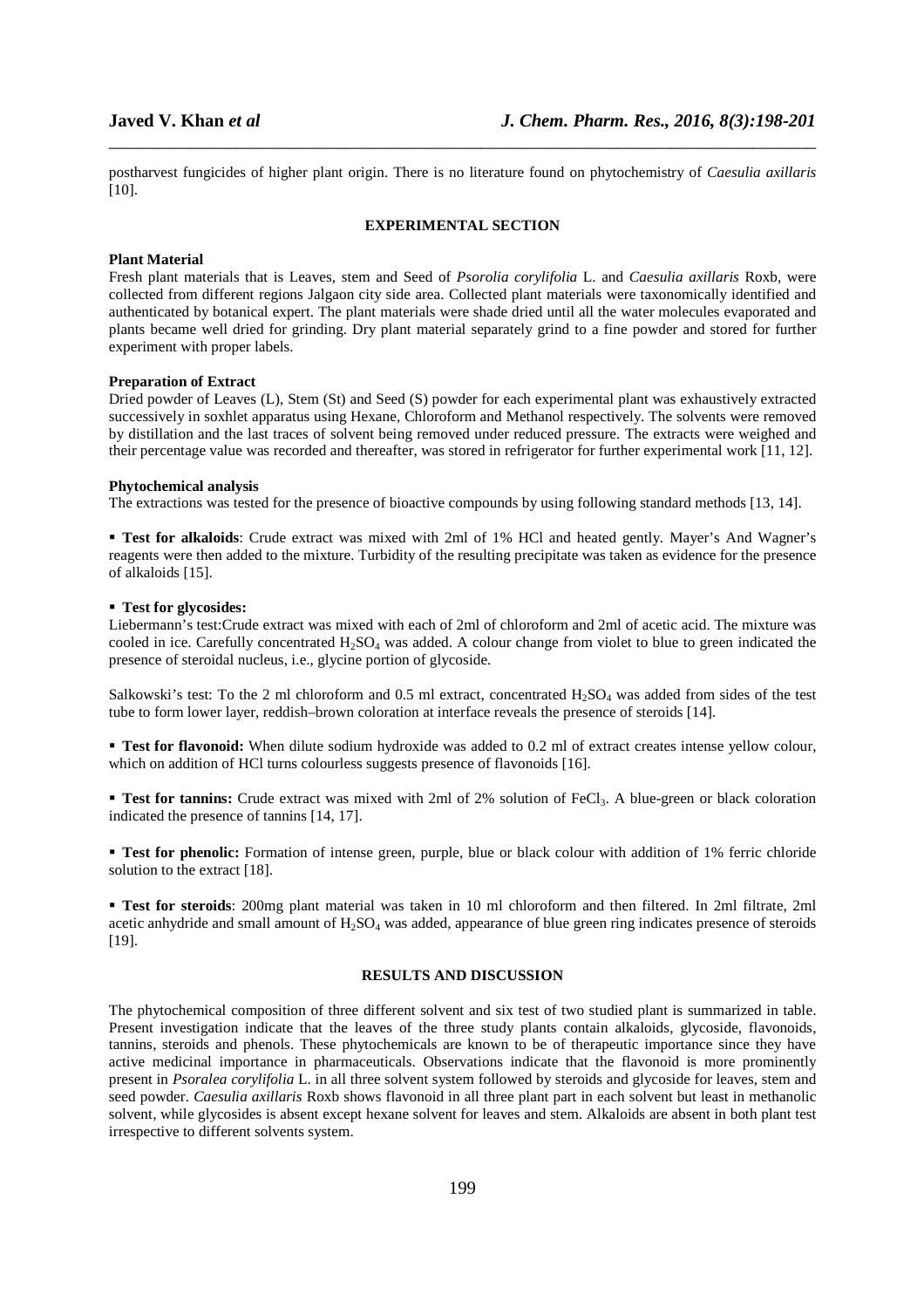| Plant             | Psoralea corylifolia L. |        |                          |            |                 |        |                          |                          |       | Caesulia axillaris Roxb. |                          |        |                 |        |        |          |                          |        |
|-------------------|-------------------------|--------|--------------------------|------------|-----------------|--------|--------------------------|--------------------------|-------|--------------------------|--------------------------|--------|-----------------|--------|--------|----------|--------------------------|--------|
| <b>Extract</b>    | Hexane                  |        |                          | Chloroform |                 |        | Methanol                 |                          |       | Hexane                   |                          |        | Chloroform      |        |        | Methanol |                          |        |
| Parts             |                         | St     | S                        |            | St              | S      |                          | St                       | s     | L                        | <b>St</b>                | s      | L               | St     | S      | L        | St                       | S      |
| <b>Alkaloids</b>  |                         |        |                          |            |                 |        |                          |                          |       |                          |                          |        |                 |        |        |          |                          |        |
| Glycoside         | $^{+}$                  | $\div$ | $+$                      | $^{+}$     | $+$             | $+$    | $\overline{\phantom{a}}$ | -                        |       | $+$                      | $^{+}$                   |        |                 |        |        |          |                          |        |
| <b>Flavonoids</b> |                         |        |                          | $^{+}$     | $^{+}$          | $^{+}$ | $^{+}$                   | $^{+}$                   | ۰     | $^{+}$                   | $^{+}$                   |        |                 | $^{+}$ | $^{+}$ |          |                          |        |
| <b>Tannins</b>    |                         |        |                          | $^{+}$     | $^{+}$          |        |                          | $^{+}$                   | -     | $^{+}$                   |                          |        |                 | $^{+}$ | $^{+}$ |          | $^{+}$                   | $^{+}$ |
| <b>Phenols</b>    | $^{+}$                  | $\pm$  | $^{+}$                   | $^{+}$     | $\qquad \qquad$ |        | $^{+}$                   | $\overline{\phantom{0}}$ | $\pm$ | $^{+}$                   | $\overline{\phantom{a}}$ |        |                 |        | -      |          | $\overline{\phantom{a}}$ | $+$    |
| <b>Steroids</b>   | $^{+}$                  | $\pm$  | $\overline{\phantom{0}}$ | $^{+}$     | $^{+}$          | $^{+}$ | $^{+}$                   | $^{+}$                   | ۰     | $^{+}$                   | $^{+}$                   | $^{+}$ | $\qquad \qquad$ | $^{+}$ | $^{+}$ |          | $\pm$                    | $^{+}$ |
|                   |                         |        |                          |            |                 |        |                          |                          |       |                          |                          |        |                 |        |        |          |                          |        |

\_\_\_\_\_\_\_\_\_\_\_\_\_\_\_\_\_\_\_\_\_\_\_\_\_\_\_\_\_\_\_\_\_\_\_\_\_\_\_\_\_\_\_\_\_\_\_\_\_\_\_\_\_\_\_\_\_\_\_\_\_\_\_\_\_\_\_\_\_\_\_\_\_\_\_\_\_\_

**Table.1** 

For any important pharmaceutical inventions and discovery of novel drugs, the essential information's regarding the chemical constituents are generally provided by the qualitative phytochemical screening of plant extracts. In the present study, qualitative tests for Psoralea *corylifolia* L. and *Caesulia axillaris* Roxb for six different secondary metabolites shows significant indication about the presence of active components. . Steroid and flavonoid were found to be present in the extracts of the leaves, stem and seeds of both the plants. While alkaloids, glycoside and others could not be detected in the extracts. These findings of phytochemicals were good enough to reflect its importance of these plant species. Both these plants can be used for further phytochemical analysis to inventions of new therapeutically valuable compounds.

#### **CONCLUSION**

Profiling of plant extracts in different solvent system confirms the presence of diverse group of phytochemicals. Authors revealed that the phytochemical composition varies with the solvent used within same sample. Hence, its important conclusion that based on work of interest, it is necessary to use the appropriate solvent for extraction and isolation of phytochemicals. This should be a critical step in further studies on the phytochemical study for further reporting of therapeutic importance.

#### **Acknowledgements**

The Authors are thankful to Dr. G. S. Chaudhari, Principal, Post Graduate College of Science, Technology and Research, Jalgaon for providing library and laboratory facilities to carry out this work.

#### **REFERENCES**

[1] S Sujatha *, J of Cancer pain and Symptom Palliation* **2005**; (1): 25-9.

[2] FA Gurib, *Mol. Aspects Med*, **2006**, 27 (1):1-93.

[3] KR Kirtikar, BD. Basu, *Ind Med Plants.* 2nd Edition*.* Mahendra publication, **1994** pp. 718.

[4] PK Mukherjee, *Quality Control of Herbal Drugs*.1st Edition, Business Horizon Pharmaceutical Publishers, **2002** pp. 600.

[5] VD Rangari, SR. Agrawal, "Chemistry and Pharmacology of Psolarea corylifolia," *Indian Drugs*, vol. 29, **1992** pp. 662.

[6] V Rajpal, *Standardization of Botanicals*, 2nd Edition. Eastern Publisher, **2005** pp. 284.

[7] Mohd Rafique Khan, R Ragini, *Inter research jour of pharmacy*,**2013** 4(1), .

[8] MM Cowan, *Clin. Microbiol. Rev*. **1999**, 564-582.

[9] J. Parekh, S. Chanda, *Plant Arch*., **2008** 8: 657- 662.

[10]J. Verma , NK Dubey, Inter J of Food Micro, V 68, Issue 3, 1 Sep **2001**, Pages 207-210

[11]TE Wallis. Textbook of Pharmacognosy. 5th Edition. CBS Publishers & Distributors. New Delhi, **2002**; pp. 536- 565.

[12] WHO Publication of Quality Control Methods of Medicinal plant materials.

[13] JB.Harborne, *Chapman and Hall Ltd*., London, **1973**. pp. 49-188.

[14] WC. Evans, Trease and Evans Pharmacognosy, 15th edition. *W.B* Sauders Company Ltd, London. **2002** pp 137- 139, 230-240.

[15] S. Siddiqui , A. Verma , AA Rather, Jabeen F, MK Meghwanshi, *Adv. in Bio. Res.***2009** 3 (5-6):188-195.

[16] M. Nisar , S.Ali, M. Quaisar , *Middle-East J of Scien Research,* **2011**, 10 (4):472- 476.

[17] MA. Iyenger,. Study of Crude Drugs .8th Edition*. Manipal Power Press*. Manipal, India. **1995** pp-2.

[18] SA Audu, I Mohammed , HA Kaita., *Life Science Journal*. **2007**. 4 (4): 75-79.